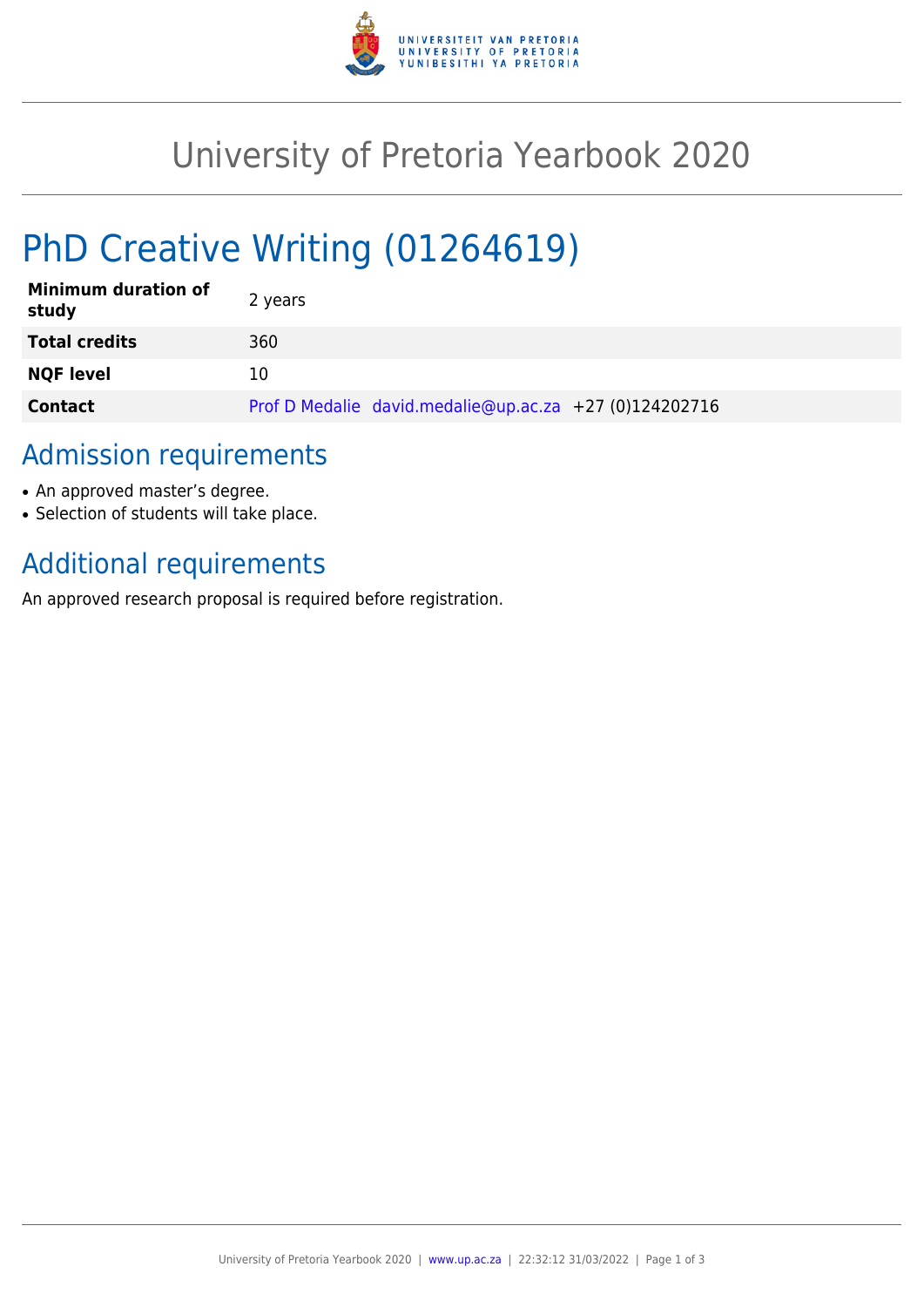

## Curriculum: Year 1

**Minimum credits: 360**

### **Core modules**

#### **Thesis: Creative writing 990 (KSK 990)**

| <b>Module credits</b>         | 360.00                         |
|-------------------------------|--------------------------------|
| <b>Prerequisites</b>          | No prerequisites.              |
| <b>Language of tuition</b>    | Module is presented in English |
| <b>Department</b>             | Unit for Creative Writing      |
| <b>Period of presentation</b> | Year                           |

#### **Module content**

The thesis should demonstrate creative achievement appropriate to a doctoral degree in one of the following genres:

- poetry,
- drama and screenplays,
- prose (fiction),
- prose (creative non-fiction: biography or autobiography), or
- literary translation/adaptation.

The creative component should be a complete work, or set of complete shorter works and should in substance be the equivalent of at least (in fiction) a full-length novel or a collection of short stories, or (in poetry) a booklength collection of poems, or (in drama) a full-length play or a collection of at least three one-act plays. The theoretical component should be substantive scholarly/academic research on a related topic. **\***The language of tuition depends on the language in which the creative and theoretical components are written.